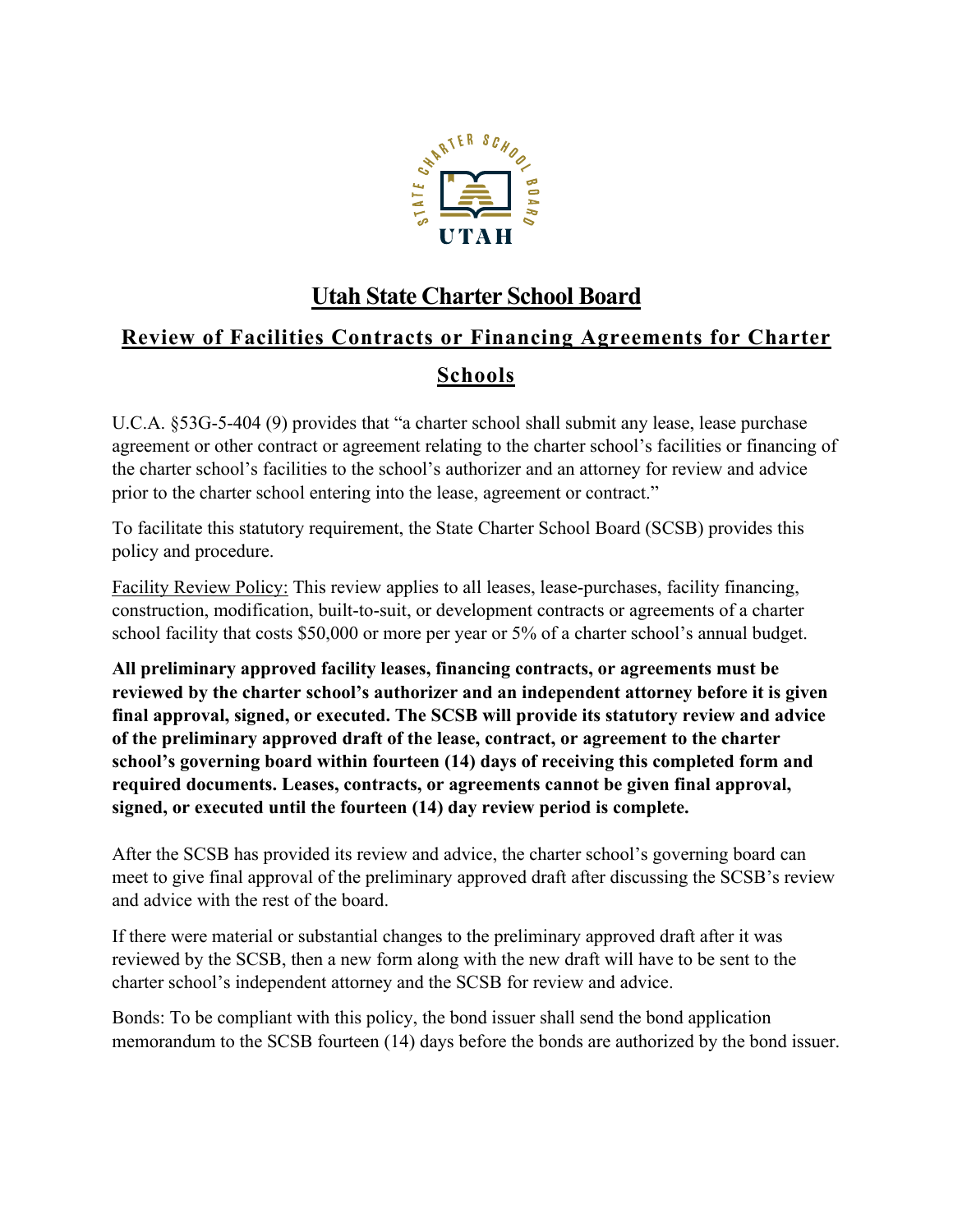A Request for Proposal (RFP) is required for construction, modifications, additions, or development of any charter school facility. You can get free assistance with your RFP from the Utah Division of Purchasing and General Services – Courtesy Posting Services.

#### <https://purchasing.utah.gov/for-agencies/courtesy-posting-services/>

They provide anywhere from a quick review of your proposal, to a review that ensures compliance with the Utah procurement and administrative code, or they can help with the whole procurement process from the beginning to the end.

Facility Review Procedure: Please complete the form below and send the requested documents to the SCSB, via upload into the Utah Charter Access Point (UCAP)<https://ucap.schools.utah.gov/> no later than fourteen (14) days prior to giving final approval of the lease, contract, or agreement. Provide an explanation for any item that was not completed or uploaded. After completing this word document, please save it as a pdf before uploading it to UCAP.

#### **Charter School Information**

Location (Address, City, County): Grades served: Charter School open date: Maximum approved enrollment count: Most recent or estimated October 1 enrollment count: Estimated total annual revenue: Estimated annual revenue/student for this year: Estimated enrollment for October 1 of next year:

#### **Facility Summary**

Developer: General Contractor: Other Advisors: Type of Financing: Facility square feet: Land (Acres): Estimated property taxes for the first, second, and third year: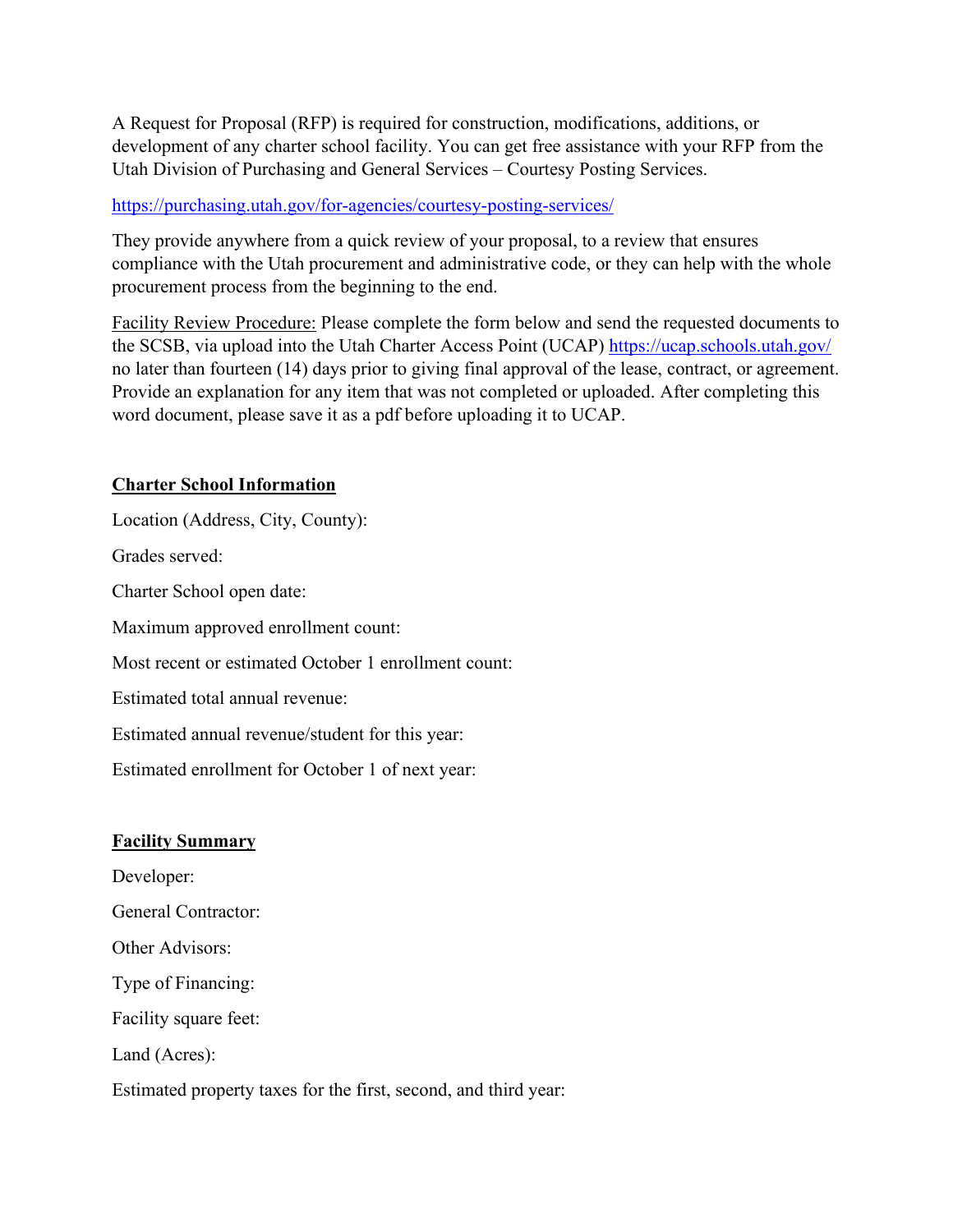Was the facility independently appraised?

Name of the appraiser?

Name of the independent attorney that reviewed the lease, contract, or agreement:

Disclose all conflicts of interest between the charter school (which includes the board, staff, business administrator, or management company) and the developer or contractor.

Conflict of interest: is a situation where a person or entity is involved in two relationships competing with each other and serving one interest could involve working against the other.

#### **Financing Summary**

Land cost:

Development cost:

Improvements or furnishing cost:

Total cost:

Cost per square foot:

Commencement date:

Monthly payment:

Annual Payment:

First payment due date:

Required debt service reserve requirements:

Total financing duration:

Effective interest rate:

Total fees paid or anticipated to be paid to enter into this lease, contract, or agreement:

Is this lease, contract, or agreement subject to any balloon payments?

Are payments scheduled to increase after the first, second, third, fourth, or fifth year?

If so, by what percentage?

When does the increase start?

Does the lease, contract, or agreement include any concession (these are preferential allowances or rates given by the landlord or developer)?

Facility payment burden percentage (Total annual facility payment divided by total annual revenue):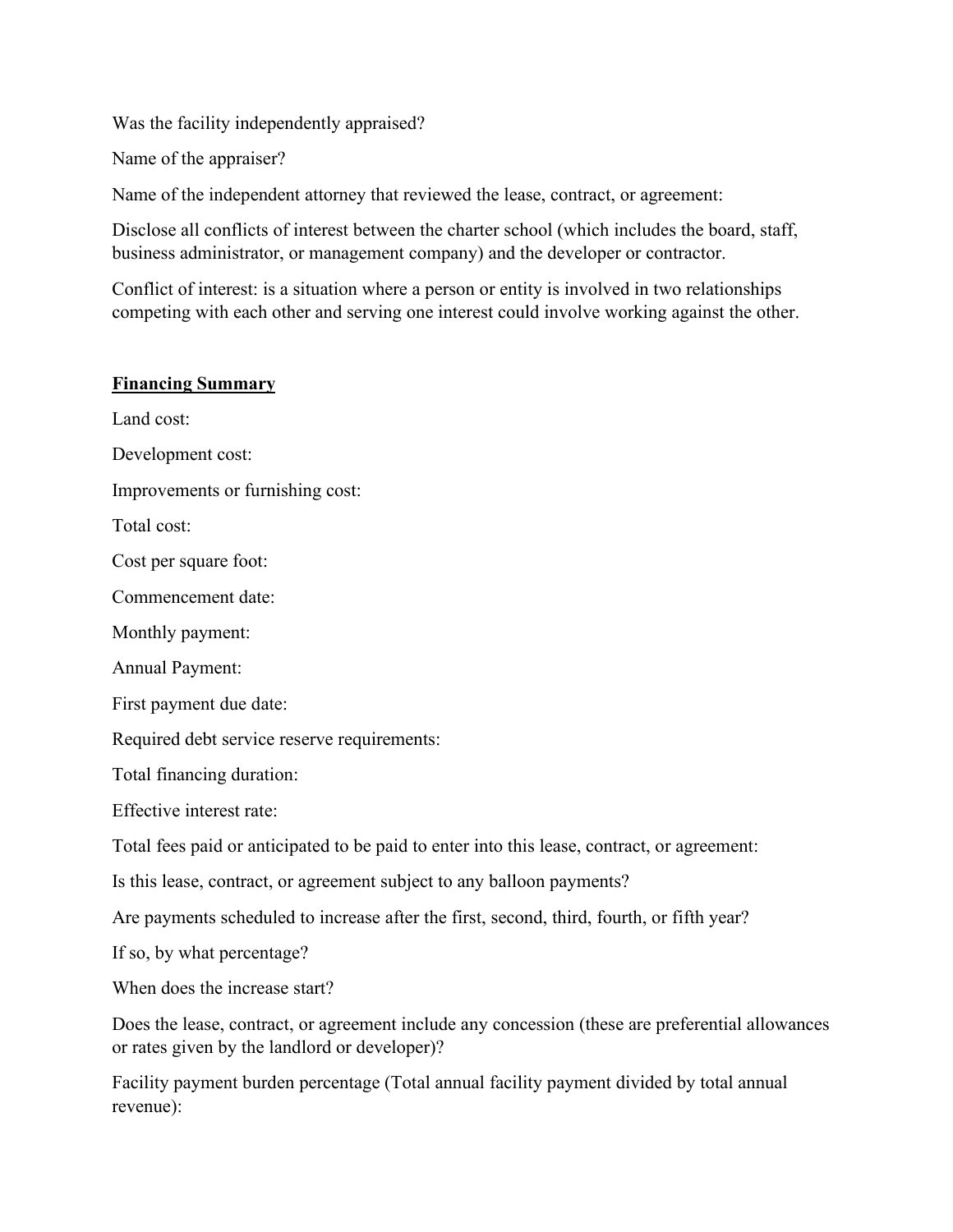#### **Financing Covenants**

Days cash on hand requirements: Required debt service coverage ratio: Prepayment lockout period: Describe any purchase option clauses: Purchase option beginning date: Purchase option as percentage of total cost: Describe the financial statement reporting requirements: Describe the enrollment requirements:

#### **Additional Information**

Has the preliminary approved draft of the lease, contract, or agreement, along with its associated payment or amortization schedule been uploaded to UCAP?

Have you included a letter from the charter school's independent attorney, who should have no conflicts of interest related to any of the parties in the lease, contract, or agreement, affirming review of the lease, contract, or agreement as required by U.C.A. §53G-5-404 (9);

Have you included governing board meeting minutes showing that the charter school's governing board approved the preliminary draft of the lease, contract, or agreement in an open and noticed meeting (if applicable, minutes should include the reason for going into a closed session and the vote to go into the closed session)?

Have all conflicts of interest between the charter school and the developer or contractor been disclosed?

Additional comments:

This form was completed by (name and title):